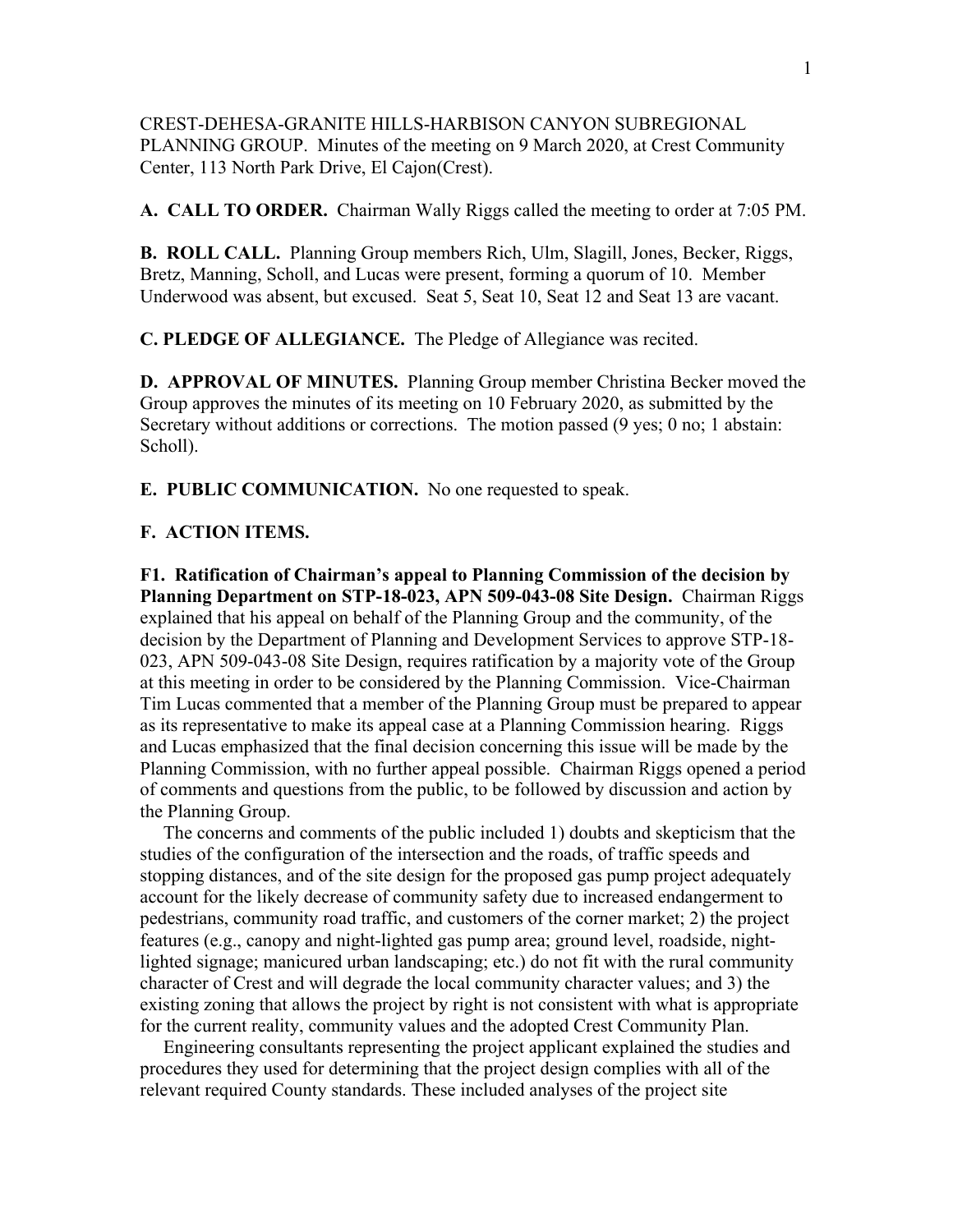topography; adjacent road lanes and speed limits; measured and projected traffic conditions; proposed project signs, structure and landscaping; various line-of-sight evaluations, etc. The approved Site Design includes a clear view easement across the project edge along the curve of La Cresta Road, which, if properly maintained with appropriate approved landscaping, will provide the required sight line distances for safe driving adjacent to the project and while using its two separate ingress/egress driveways.

 Members of the Planning Group commented and expressed concerns including 1) whether a safe project design can be accommodated with the existing adjacent road lane designations, road curvature and elevation changes around the project edge, the current traffic speed limits, and the current actual traffic speeds; 2) that the proposed gas pump area canopy and its night lighting would disrupt the rural community character of Crest and its dark night sky; 3) that the current zoning allowing gas pumps by right at the project property was established decades in the past, when there were very few nearby gas stations for Crest residents, and it may not be appropriate zoning now for maintaining the rural community character of Crest; and 4) that the Crest Community Plan was not given appropriate consideration when DPDS granted approval of the project Site Plan.

 Planning Group member Pat Ulm moved the Planning Group votes to approve and ratify the Chairman's appeal to the Planning Commission of the Department of Planning and Land Use decision to approve STP-18-023, APN 509-043-08 Site Design. The motion passed (10 yes; 0 no; 0 abstain).

## **G. GROUP BUSINESS.**

**G1. Report on Parks, etc. (Manning).** Planning Group member Mary Manning reported that it she has not been able to communicate effectively with Department of Parks and Recreation staff to learn about progress on Olde Ironside Park projects for the community building, and also to obtain a permit for a planned future event there, due to illness of DPR staff.

**G2. Reminder to file Form 700.** Chairman Riggs reminded the Group that 31 March 2020 is the deadline for all members to file the required financial disclosure Form 700, and he recommended compliance with the requirement to avoid a potential fine of several hundred dollars.

## **G3. Consideration of applications for vacant Seat 10 and Seat 12 in Harbison**

**Canyon.** Chairman Riggs announced that he had received a completed application for nomination for appointment to vacant Seat 12 from Mr. Dan Page, that Mr. Page has met all the requirements for appointment, but that he was not present at the meeting tonight.

Chairman Riggs then introduced Mr. Robert Lutz-Partain, who wants to apply for nomination for appointment to vacant Seat 10, but has not yet completed the application process. Following a brief discussion by the Group, Chairman Riggs determined that further consideration of applications for vacant Seat 10 and Seat 12 would be tabled until the next regular meeting of the Planning Group.